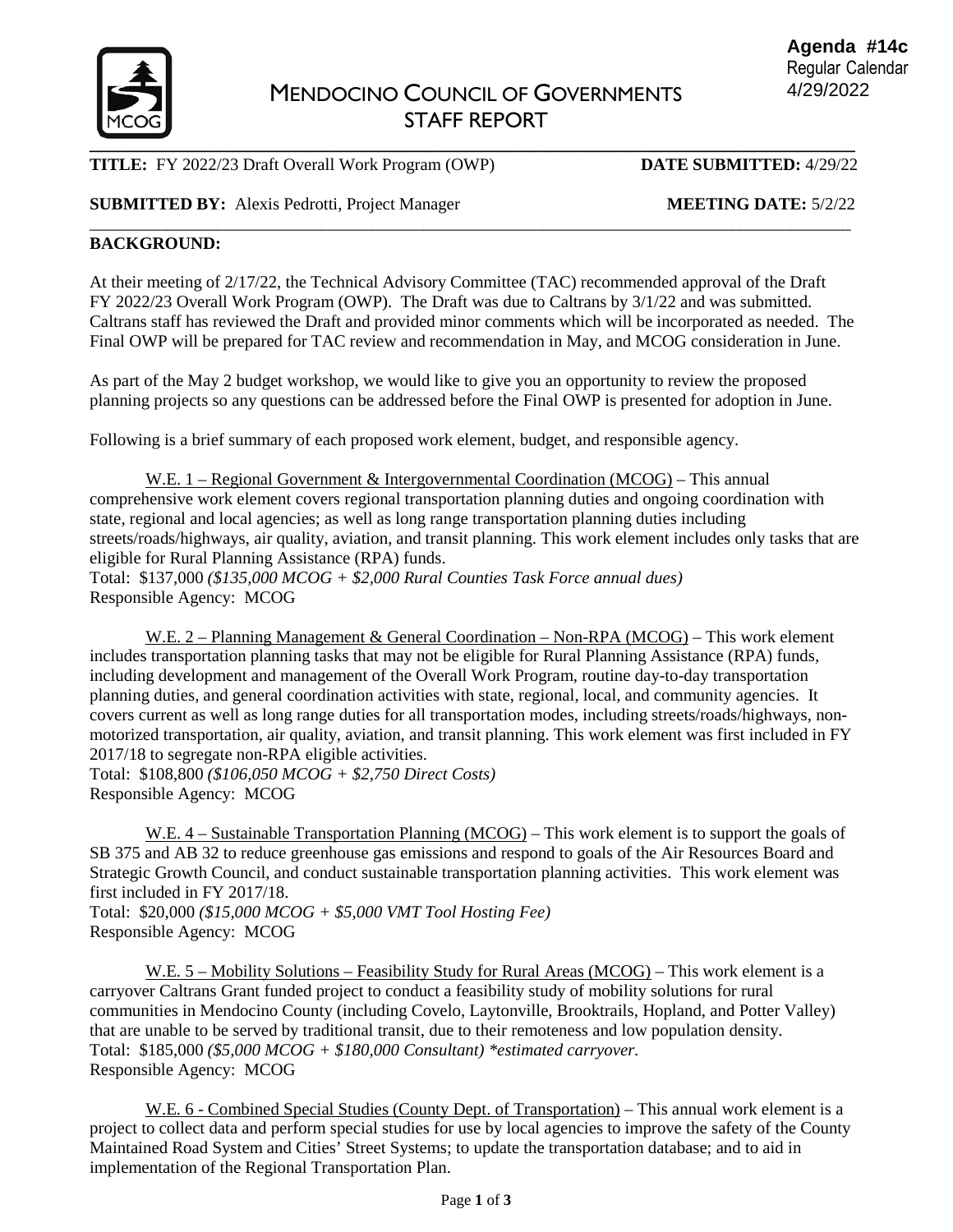Total: \$60,000 *(\$60,000 County Dept. of Transportation)* Responsible Agency: County Dept. of Transportation

W.E. 7 - Planning, Programming & Monitoring (MCOG) – This annual work element is for activities associated with the State Transportation Improvement Program (STIP) and Regional Transportation Improvement Program (RTIP) processes. It also includes the annual user fees for local agencies' use of the Metropolitan Transportation Commission's "Streetsaver" program for the Pavement Management Program. Total: \$112,250 *(\$105,000 MCOG + \$7,250 Pavement Management Program (PMP) annual user fees)* Responsible Agency: MCOG

W.E. 12 – Truck Route Study (Ukiah) – This study will assist the City of Ukiah on determining and designating acceptable truck routes through the City of Ukiah and throughout the City of Ukiah. The City of Ukiah strives to make their right of ways multimodal including bikes and pedestrians in every design they perform. The City of Ukiah would like to make sure that their multimodal designs are working in harmony with the fact that large tucks often have to use the city as a bypass for the inadequate height restricted freeway overpasses that are part of the Caltrans transportation system.

Total: \$45,000 *(\$45,000 City of Ukiah Consultant)* Responsible Agencies: City of Ukiah

W.E. 13 – Central Business District Parking Evaluation (Fort Bragg) – The City of Fort Bragg requested funding to perform a comprehensive review of parking issues in the Central Business District (CBD), prepare an update to the parking land use codes for the district, and perform a feasibility analysis for alternate public parking lots to meet transportation needs in a core pedestrian oriented area. Updates are needed to the CBD land use parking codes in order to address long standing parking issues in the district. Total: \$57,062 *(\$57,062 City of Fort Bragg Consultant)* Responsible Agencies: City of Ukiah

W.E. 14 - Training (MCOG) – This is an annual work element to provide funding for technical training in the transportation planning field for MCOG planning staff and local agency staff. Total: \$20,000 *(\$10,000 MCOG + \$10,000 Local Agencies) \*estimated carryover.* Responsible Agencies: MCOG, County, Cities, MTA

W.E. 15 – Local Streets Assessment and Shared Roadway Agreement (City of Point Arena) *Carryover* – This project is being carried over to perform an assessment that will aid in safety condition improvements, as well as prioritization of improvements for the City thus improving travel and safety on region's local streets and roads systems. The project will also aid in the implementation of the Regional Transportation Plan.

Total: \$53,750 *(\$53,750 City of Point Arena Consultant)*  Responsible Agencies: City of Point Arena

W.E. 16 - Multi-Modal Transportation Planning (MCOG) – This is an annual work element to provide day-to-day multi-modal transportation planning duties, including bicycle, pedestrian, transit, rail, aeronautics, and goods movement planning activities. Total: \$45,000 *(\$45,000 MCOG)*  Responsible Agency: MCOG

W.E. 18 - Geographic Information System (GIS) Activities (MCOG) – This is an annual work element to provide GIS support services related to the roadway transportation system and all transportation modes in Mendocino County. Total: \$5,000 *(\$5,000 MCOG)* Responsible Agency: MCOG

W.E. 20 - Grant Development & Assistance (MCOG) – This annual work element provides technical assistance, research, and support to local agencies, Mendocino Transit Authority, tribal governments, North Coast Railroad Authority, and others, on federal, state, and local grant opportunities. Total: \$47,736 *(\$47,736 MCOG)*